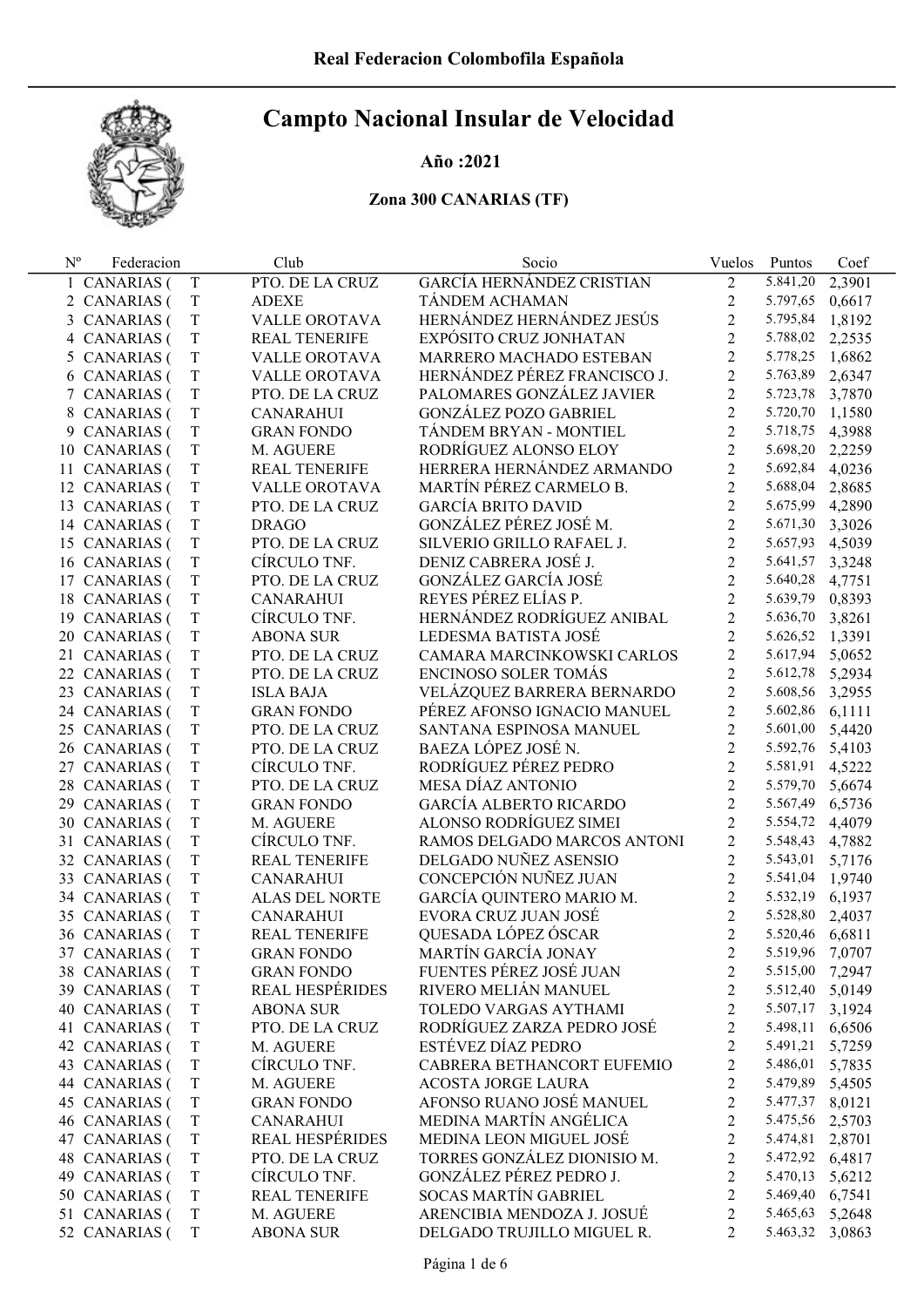## Año :2021

| $\mathbf{N}^{\text{o}}$ | Federacion        |             | Club                   | Socio                             | Vuelos           | Puntos           | Coef   |
|-------------------------|-------------------|-------------|------------------------|-----------------------------------|------------------|------------------|--------|
|                         | 53 CANARIAS (     | T           | CÍRCULO TNF.           | PERAZA MÁRQUEZ GAZMIRA            | $\overline{2}$   | 5.447,07         | 7,3147 |
|                         | 54 CANARIAS (     | T           | <b>DRAGO</b>           | PESCOSO DOMÍNGUEZ MANUEL A.       | $\overline{c}$   | 5.442,95         | 5,6595 |
|                         | 55 CANARIAS (     | $\mathbf T$ | <b>REAL TENERIFE</b>   | MARTÍN GARCÍA JOSÉ M.             | $\overline{2}$   | 5.441,37         | 7,7347 |
|                         | 56 CANARIAS (     | $\mathbf T$ | <b>ADEXE</b>           | DÍAZ ACOSTA DOMINGO MARIO         | $\overline{2}$   | 5.437,99         | 2,8894 |
|                         | 57 CANARIAS (     | $\rm T$     | PTO. DE LA CRUZ        | ARA ABRANTE PABLO DE              | $\overline{2}$   | 5.436,11         | 6,5870 |
|                         | 58 CANARIAS (     | $\mathbf T$ | M. AGUERE              | MARRERO TEJERA FRANCISCO          | $\overline{2}$   | 5.431,32         | 5,5213 |
|                         | 59 CANARIAS (     | $\rm T$     | <b>ISLA BAJA</b>       | HERNÁNDEZ HERNÁNDEZ MOISÉS        | $\overline{2}$   | 5.427,68         | 5,1446 |
|                         | 60 CANARIAS (     | $\mathbf T$ | VALLE OROTAVA          | LORENZO LUIS BRAULIO              | $\overline{2}$   | 5.425,74         | 6,8106 |
|                         | 61 CANARIAS (     | $\rm T$     | PTO. DE LA CRUZ        | CALZADILLA LORENZO ANTONIO        | $\overline{2}$   | 5.425,12         | 6,3821 |
|                         | 62 CANARIAS (     | $\mathbf T$ | VALLE OROTAVA          | HERNÁNDEZ RODRÍGUEZ JUAN J.       | $\overline{2}$   | 5.420,45         | 5,6198 |
|                         | 63 CANARIAS (     | $\mathbf T$ | <b>INSP. DAUTE</b>     | HERNÁNDEZ HERNÁNDEZ SANTIA        | $\overline{2}$   | 5.420,01         | 5,0909 |
|                         | 64 CANARIAS (     | $\mathbf T$ | CÍRCULO TNF.           | TANDEM JAVIER RIVERO - JUAN       | $\overline{2}$   | 5.412,87         | 6,7630 |
|                         | 65 CANARIAS (     | $\mathbf T$ | <b>REAL TENERIFE</b>   | FRANCISCO LORENZO MAXIMINO        | $\overline{2}$   | 5.405,76         | 7,6439 |
|                         | 66 CANARIAS (     | $\rm T$     | <b>DRAGO</b>           | LEÓN ARVELO JOSÉ ANTONIO          | $\overline{2}$   | 5.401,84         | 5,7691 |
|                         | 67 CANARIAS (     | $\mathbf T$ | CÍRCULO TNF.           | DÍAZ REVERÓN FRANCISCO            | $\overline{2}$   | 5.399,12         | 7,3270 |
|                         | 68 CANARIAS (     | $\rm T$     | PTO. DE LA CRUZ        | CABO MARTÍN AGUSTÍN               | $\overline{2}$   | 5.398,76         | 8,0870 |
|                         | 69 CANARIAS (     | $\mathbf T$ | CÍRCULO TNF.           | SIVERIO MARTÍN PEDRO              | $\overline{2}$   | 5.395,82         | 7,2588 |
|                         | 70 CANARIAS (     | $\rm T$     | ALAS DEL NORTE         | GARCÍA ABREU JOSÉ ANDRÉS          | $\overline{2}$   | 5.395,68         | 5,7109 |
|                         | 71 CANARIAS (     | $\mathbf T$ | <b>GRAN FONDO</b>      | DENIZ IZQUIERDO NAUZET            | $\overline{2}$   | 5.387,06         | 9,6209 |
|                         | 72 CANARIAS (     | $\rm T$     | <b>REAL HESPÉRIDES</b> | <b>EXPÓSITO ROJAS JORGE</b>       | $\overline{2}$   | 5.384,38         | 3,3961 |
|                         | 73 CANARIAS (     | $\mathbf T$ | M. AGUERE              | PÉREZ LUIS JUAN RAMÓN             | $\overline{2}$   | 5.382,82         | 6,4030 |
|                         | 74 CANARIAS (     | $\mathbf T$ | REAL HESPÉRIDES        | MARRERO DÍAZ JOSÉ VÍCTOR          | $\overline{2}$   | 5.381,30         | 4,3131 |
|                         | 75 CANARIAS (     | $\mathbf T$ | <b>GRAN FONDO</b>      | <b>TÁNDEM ARMAS</b>               | $\overline{2}$   | 5.377,63         | 9,6211 |
|                         | 76 CANARIAS (     | $\mathbf T$ | VALLE OROTAVA          | PÉREZ GONZÁLEZ FRANCISCO J.       | $\overline{2}$   | 5.373,82 6,5922  |        |
|                         | 77 CANARIAS (     | $\rm T$     | M. AGUERE              | GARCÍA RODRÍGUEZ FERNANDO         | $\overline{2}$   | 5.372,87         | 6,7394 |
|                         | 78 CANARIAS (     | $\mathbf T$ | VALLE OROTAVA          | SOSA HERNÁNDEZ URBANO             | $\overline{2}$   | 5.367,78         | 6,5904 |
|                         | 79 CANARIAS (     | $\mathbf T$ | M. AGUERE              | GALVÁN LÓPEZ GUILLERMO            | $\overline{2}$   | 5.361,75         | 6,7469 |
|                         | 80 CANARIAS (     | $\mathbf T$ | <b>ISLA BAJA</b>       | LUIS MARTÍN FCO. JAVIER           | $\overline{2}$   | 5.360,36         | 5,7489 |
|                         | 81 CANARIAS (     | $\mathbf T$ | CÍRCULO TNF.           | DE FUENTES BARRERA FERNANDO       | $\overline{2}$   | 5.359,87         | 7,8129 |
|                         | 82 CANARIAS (     | $\mathbf T$ | REAL HESPÉRIDES        | HERNÁNDEZ HERNÁNDEZ ALEJAN        | $\overline{2}$   | 5.348,13         | 4,2672 |
|                         | 83 CANARIAS (     | $\mathbf T$ | <b>GRAN FONDO</b>      | DONATE ALBERTO CARLOS             | $\overline{2}$   | 5.344,69         | 4,0295 |
|                         | 84 CANARIAS (     | $\mathbf T$ | CÍRCULO TNF.           | DE FUENTES BARRERA CARLOS         | $\overline{2}$   | 5.343,90         | 7,9592 |
|                         | 85 CANARIAS (     | $\mathbf T$ | <b>ABONA SUR</b>       | HERNÁNDEZ ALONSO QUITERIO         | $\overline{2}$   | 5.343,25         | 4,6370 |
|                         | 86 CANARIAS (     | $\mathbf T$ | <b>REAL HESPÉRIDES</b> | RODRÍGUEZ ALMENARA JESÚS          | $\overline{2}$   | 5.338,57 4,9364  |        |
| 87                      | <b>CANARIAS</b> ( | T           | M. AGUERE              | CANO CANO JUAN                    | $\overline{2}$   | 5.329,75         | 7,3427 |
|                         | 88 CANARIAS (     | T           | <b>ALAS DEL NORTE</b>  | HERNÁNDEZ GONZÁLEZ ZAIDA C.       | $\overline{2}$   | 5.325,47 7,6221  |        |
|                         | 89 CANARIAS (     | $\mathbf T$ | <b>REAL HESPÉRIDES</b> | CARRILLO DEL CASTILLO FERNAND     | 2                | 5.325,00 10,1379 |        |
|                         | 90 CANARIAS (     | T           | <b>CANARAHUI</b>       | MORENO GUTIÉRREZ JUAN P.          | 2                | 5.320,98 4,6612  |        |
|                         | 91 CANARIAS (     | $\mathbf T$ | CÍRCULO TNF.           | <b>GOYA RODRÍGUEZ FCO. JAVIER</b> | $\overline{c}$   | 5.318,43         | 7,8027 |
|                         | 92 CANARIAS (     | $\mathbf T$ | M. AGUERE              | ACOSTA CAMACHO SALVADOR           | $\overline{c}$   | 5.314,19         | 7,1428 |
|                         | 93 CANARIAS (     | $\mathbf T$ | PTO. DE LA CRUZ        | <b>BELLO GONZÁLEZ EMILIO</b>      | $\overline{c}$   | 5.306,09         | 6,7166 |
|                         | 94 CANARIAS (     | $\mathbf T$ | ALAS DEL NORTE         | REAL ÁLVAREZ MARCOS               | $\overline{c}$   | 5.300,02         | 7,3527 |
|                         | 95 CANARIAS (     | $\mathbf T$ | PTO. DE LA CRUZ        | TAMAJÓN HERNÁNDEZ FRANCISCO       | $\overline{c}$   | 5.295,50         | 7,0524 |
|                         | 96 CANARIAS (     | $\mathbf T$ | CÍRCULO TNF.           | ESCOBAR HERNÁNDEZ CÉSAR           | $\overline{c}$   | 5.291,65         | 8,8654 |
|                         | 97 CANARIAS (     | $\mathbf T$ | CÍRCULO TNF.           | AGUILAR PÉREZ JOSÉ RAMÓN          | $\overline{c}$   | 5.286,99         | 8,0793 |
|                         | 98 CANARIAS (     | $\mathbf T$ | CÍRCULO TNF.           | GUTIÉRREZ POLEO JUAN A.           | $\overline{c}$   | 5.285,60         | 8,2987 |
|                         | 99 CANARIAS (     | $\mathbf T$ | <b>REAL HESPÉRIDES</b> | SIMÓ EDEL RICARDO                 | $\mathfrak{2}$   | 5.283,21         | 5,5682 |
|                         | 100 CANARIAS (    | $\mathbf T$ | <b>REAL HESPÉRIDES</b> | CABEZA SANTOS JUAN MANUEL         | $\overline{c}$   | 5.274,77         | 5,8595 |
|                         | 101 CANARIAS (    | $\mathbf T$ | <b>INSP. DAUTE</b>     | DEL ROSARIO DÍAZ ANDRÉS           | $\overline{c}$   | 5.272,10 5,9889  |        |
|                         | 102 CANARIAS (    | $\mathbf T$ | REAL HESPÉRIDES        | PEÑA MELIÁN ANTONIO RAMÓN         | $\overline{c}$   | 5.271,14         | 5,4397 |
|                         | 103 CANARIAS (    | $\rm T$     | <b>DRAGO</b>           | <b>MARTÍN AFONSO TORIBIO</b>      | $\boldsymbol{2}$ | 5.255,49 7,4211  |        |
|                         | 104 CANARIAS (    | $\mathbf T$ | PTO. DE LA CRUZ        | PERERA MOLINA CRISTÓBAL           | $\overline{2}$   | 5.255,28 10,5439 |        |
|                         |                   |             |                        |                                   |                  |                  |        |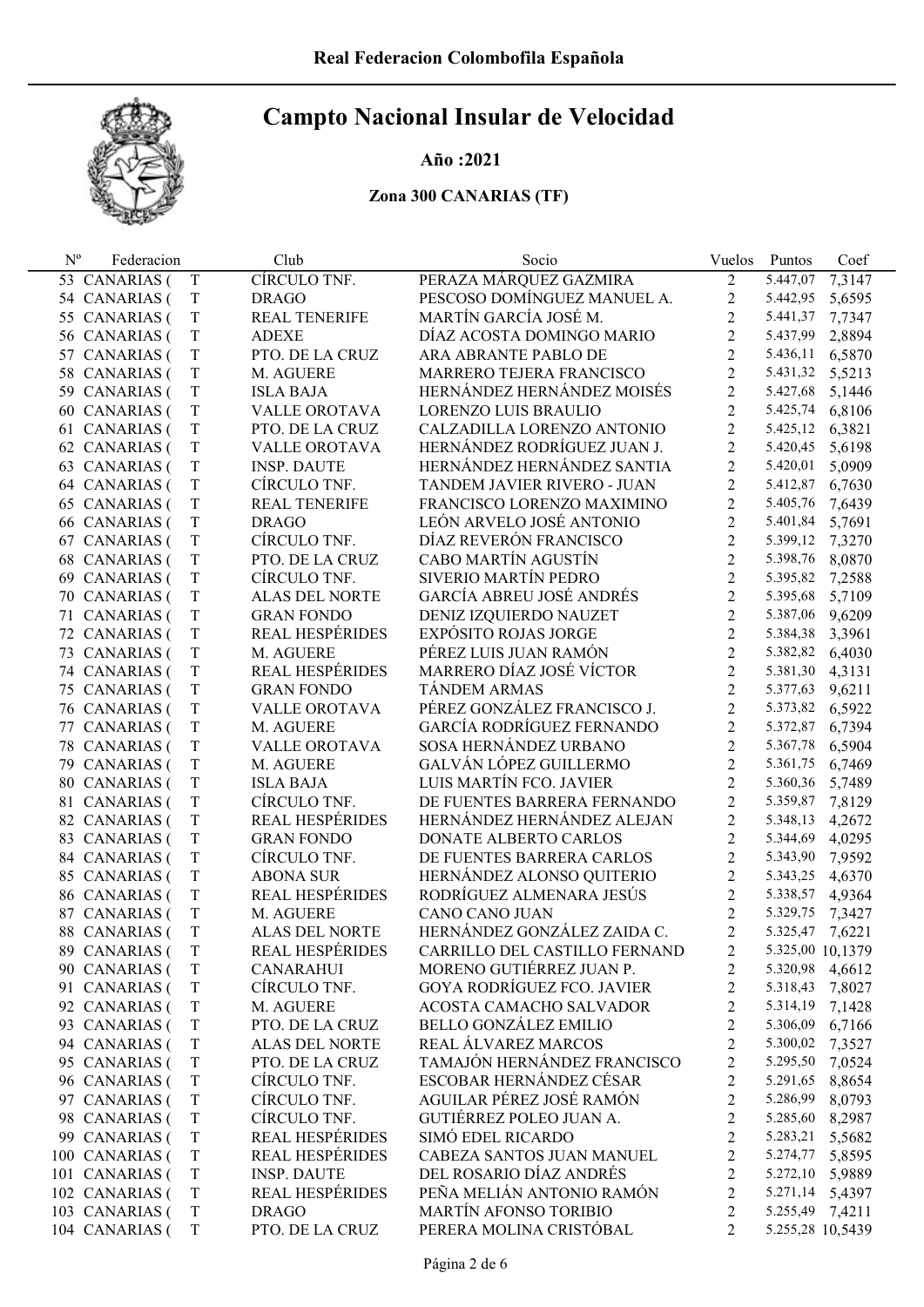## Año :2021

| $N^{\rm o}$ | Federacion     |             | Club                   | Socio                                | Vuelos                  | Puntos           | Coef   |
|-------------|----------------|-------------|------------------------|--------------------------------------|-------------------------|------------------|--------|
|             | 105 CANARIAS ( | T           | <b>REAL HESPÉRIDES</b> | <b>GROSSO GONZÁLEZ SERGIO</b>        | 2                       | 5.254,48         | 5,5609 |
|             | 106 CANARIAS ( | $\mathbf T$ | PTO. DE LA CRUZ        | MACHADO DUQUE FERNANDO               | 2                       | 5.252,48 10,0314 |        |
|             | 107 CANARIAS ( | T           | PTO. DE LA CRUZ        | PÉREZ PÉREZ JAVIER                   | $\overline{2}$          | 5.246,76 9,9833  |        |
|             | 108 CANARIAS ( | T           | REAL TENERIFE          | FIGUEROA ÉVORA DOMINGO               | $\overline{2}$          | 5.238,02 10,5059 |        |
|             | 109 CANARIAS ( | T           | <b>REAL HESPÉRIDES</b> | DÍAZ ÁLVAREZ ISIDRO                  | $\overline{2}$          | 5.234,80 6,2372  |        |
|             | 110 CANARIAS ( | T           | <b>REAL TENERIFE</b>   | PÉREZ HERNÁNDEZ DOMINGO              | $\overline{2}$          | 5.232,00 10,3798 |        |
|             | 111 CANARIAS ( | T           | M. AGUERE              | PALMERO AFONSO JUAN DAVID            | $\overline{2}$          | 5.230,67 8,8586  |        |
|             | 112 CANARIAS ( | T           | <b>CANARAHUI</b>       | <b>GONZÁLEZ ALONSO FRANCISCO</b>     | $\overline{2}$          | 5.220,40 5,7483  |        |
|             | 113 CANARIAS ( | T           | <b>INSP. DAUTE</b>     | HERNÁNDEZ WALO DOMINGO T.            | $\overline{2}$          | 5.217,74 4,9651  |        |
|             | 114 CANARIAS ( | T           | ALAS DEL NORTE         | YANES LUIS PABLO                     | $\overline{2}$          | 5.211,53 10,0986 |        |
|             | 115 CANARIAS ( | T           | <b>GRAN FONDO</b>      | RODRÍGUEZ PAVÓN JOSÉ JUAN            | $\overline{2}$          | 5.207,24 10,4902 |        |
|             | 116 CANARIAS ( | $\rm T$     | <b>ABONA SUR</b>       | ÁLVAREZ PÉREZ PEDRO J.               | $\overline{2}$          | 5.192,73 5,8142  |        |
|             | 117 CANARIAS ( | $\rm T$     | <b>REAL HESPÉRIDES</b> | SABINA SOSA JOSÉ ROMÁN               | $\overline{2}$          | 5.190,56 6,8956  |        |
|             | 118 CANARIAS ( | T           | <b>REAL TENERIFE</b>   | MESA LLANOS JOSÉ MIGUEL              | $\overline{2}$          | 5.183,95 10,7912 |        |
|             | 119 CANARIAS ( | $\rm T$     | <b>REAL HESPÉRIDES</b> | RODRÍGUEZ GONZÁLEZ JOSÉ A.           | $\overline{2}$          | 5.181,80 7,0555  |        |
|             | 120 CANARIAS ( | $\rm T$     | CÍRCULO TNF.           | AFONSO AFONSO ÁNGEL                  | $\overline{2}$          | 5.177,28         | 8,0425 |
|             | 121 CANARIAS ( | T           | PTO. DE LA CRUZ        | GONZÁLEZ ÁLVAREZ SALVADOR            | $\overline{2}$          | 5.175,62         | 6,6822 |
|             | 122 CANARIAS ( | T           | <b>CANARAHUI</b>       | YANES RODRÍGUEZ JULIO                | $\overline{2}$          | 5.174,67         | 6,4909 |
|             | 123 CANARIAS ( | T           | REAL TENERIFE          | VEGA IZQUIERDO DIEGO                 | $\overline{2}$          | 5.166,87         | 9,8828 |
|             | 124 CANARIAS ( | $\rm T$     | REAL HESPÉRIDES        | MATEO ROMERO JULIO F.                | $\overline{2}$          | 5.159,46         | 7,5358 |
|             | 125 CANARIAS ( | T           | M. AGUERE              | MORALES JIMÉNEZ Mª MERCEDES          | $\overline{2}$          | 5.158,95         | 9,0519 |
|             | 126 CANARIAS ( | T           | <b>REAL HESPÉRIDES</b> | VALENCIA HERNÁNDEZ JUAN M.           | $\overline{2}$          | 5.158,88         | 6,7200 |
|             | 127 CANARIAS ( | T           | <b>CANARAHUI</b>       | MARTÍN GARCÍA JUAN SGO.              | $\overline{2}$          | 5.158,14         | 6,4277 |
|             | 128 CANARIAS ( | T           | <b>ADEXE</b>           | <b>JORGE MEDINA ALBERTO</b>          | $\overline{2}$          | 5.157,22         | 5,8782 |
|             | 129 CANARIAS ( | T           | <b>ABONA SUR</b>       | PADILLA MACHÍN JUAN LUIS             | $\overline{2}$          | 5.155,78         | 5,9589 |
|             | 130 CANARIAS ( | T           | CÍRCULO TNF.           | MORALES CABRERA JOSÉ L.              | $\overline{2}$          | 5.122,40         | 9,9663 |
|             | 131 CANARIAS ( | $\rm T$     | REAL HESPÉRIDES        | VALENCIA RAMOS ÁLVARO                | $\overline{2}$          | 5.109,26         | 8,4167 |
|             | 132 CANARIAS ( | $\rm T$     | REAL HESPÉRIDES        | REBOSO ACOSTA JUAN                   | $\overline{2}$          | 5.106,85         | 7,8874 |
|             | 133 CANARIAS ( | T           | REAL HESPÉRIDES        | RAVELO RAMOS JUAN CARLOS             | $\overline{2}$          | 5.102,61         | 8,2278 |
|             | 134 CANARIAS ( | $\rm T$     | <b>CANARAHUI</b>       | <b>GONZÁLEZ HERRERA JUAN</b>         | $\overline{2}$          | 5.097,60         | 7,3592 |
|             | 135 CANARIAS ( | $\rm T$     | <b>REAL HESPÉRIDES</b> | MARICHAL AGUIAR DOMINGO              | $\overline{2}$          | 5.092,77         | 8,4007 |
|             | 136 CANARIAS ( | $\rm T$     | REAL HESPÉRIDES        | PERERA HERNÁNDEZ HUMBERTO D.         | $\overline{2}$          | 5.079,57         | 8,4441 |
|             | 137 CANARIAS ( | T           | <b>ADEXE</b>           | SUÁREZ LÓPEZ JUAN LUIS               | $\overline{2}$          | 5.064,18         | 6,7066 |
|             | 138 CANARIAS ( | T           | <b>ABONA SUR</b>       | <b>GARCÍA ORAMAS NICOLÁS</b>         | $\overline{2}$          | 5.063,93         | 7,3628 |
|             | 139 CANARIAS ( | T           | PTO. DE LA CRUZ        | MARTÍN FUMERO JESÚS MANUEL           | $\overline{2}$          | 5.059,77         | 8,0942 |
|             | 140 CANARIAS ( | T           | <b>ABONA SUR</b>       | <b>GONZÁLEZ RIVERO CRISTO</b>        | $\overline{2}$          | 5.057,03         | 7,6905 |
|             | 141 CANARIAS ( | T           | CÍRCULO TNF.           | PEÑA MELIÁN FERNANDO                 | 2                       | 5.053,78 8,5624  |        |
|             | 142 CANARIAS ( | T           | <b>REAL HESPÉRIDES</b> | FERNÁNDEZ GONZÁLEZ MATEO             | $\overline{\mathbf{c}}$ | 5.049,69         | 8,2059 |
|             | 143 CANARIAS ( | $\mathbf T$ | <b>REAL HESPÉRIDES</b> | EXPOSITO GARCÍA JULIO                | $\overline{2}$          | 5.047,65         | 7,2131 |
|             | 144 CANARIAS ( | T           | <b>GRAN FONDO</b>      | GÓMEZ BAUTE VICTOR D.                | $\overline{2}$          | 5.037,91         | 8,5663 |
|             | 145 CANARIAS ( | T           | <b>REAL HESPÉRIDES</b> | JEREZ HERRERA MANUEL                 | $\overline{c}$          | 5.029,22         | 9,1733 |
|             | 146 CANARIAS ( | $\mathbf T$ | <b>REAL HESPÉRIDES</b> | GONZÁLEZ ESTÉVEZ JONATHAN            | $\overline{c}$          | 5.027,45 9,2317  |        |
|             | 147 CANARIAS ( | T           | <b>ADEXE</b>           | RAMOS HERNÁNDEZ FELIPE J.            | $\overline{c}$          | 5.027,02         | 6,8369 |
|             | 148 CANARIAS ( | T           | <b>CANARAHUI</b>       | ÁLVAREZ REVERÓN ANDRÉS               | $\overline{2}$          | 5.023,36 8,7023  |        |
|             | 149 CANARIAS ( | $\mathbf T$ | <b>REAL HESPÉRIDES</b> | MEDEROS CASTELLANO JUAN R.           | 2                       | 5.022,48 9,4275  |        |
|             | 150 CANARIAS ( | $\mathbf T$ | <b>DRAGO</b>           | EXPÓSITO RODRÍGUEZ SALVADOR          | 2                       | 5.005,04 8,9027  |        |
|             | 151 CANARIAS ( | T           | <b>REAL HESPÉRIDES</b> | <b>GARCÍA RAMOS FRANCISCO JAVIER</b> | 2                       | 4.985,30 8,4907  |        |
|             | 152 CANARIAS ( | T           | <b>REAL HESPÉRIDES</b> | LÓPEZ DE FUENTES AGUSTÍN             | $\overline{c}$          | 4.974,06 9,1881  |        |
|             | 153 CANARIAS ( | T           | <b>ABONA SUR</b>       | DÍAZ RODRÍGUEZ LUIS JORGE            | $\overline{c}$          | 4.968,56 7,8370  |        |
|             | 154 CANARIAS ( | $\rm T$     | <b>REAL HESPÉRIDES</b> | DÁVILA MARTÍNEZ FRANCISCO            | $\overline{c}$          | 4.955,86 9,4068  |        |
|             | 155 CANARIAS ( | T           | <b>REAL HESPÉRIDES</b> | SANTANA ARBELO JAVIER F.             | $\overline{2}$          | 4.945,73 10,6438 |        |
|             | 156 CANARIAS ( | $\mathbf T$ | <b>REAL TENERIFE</b>   | MARTÍN HERNÁNDEZ JOSÉ                | $\overline{2}$          | 4.910,80 12,8741 |        |
|             |                |             |                        |                                      |                         |                  |        |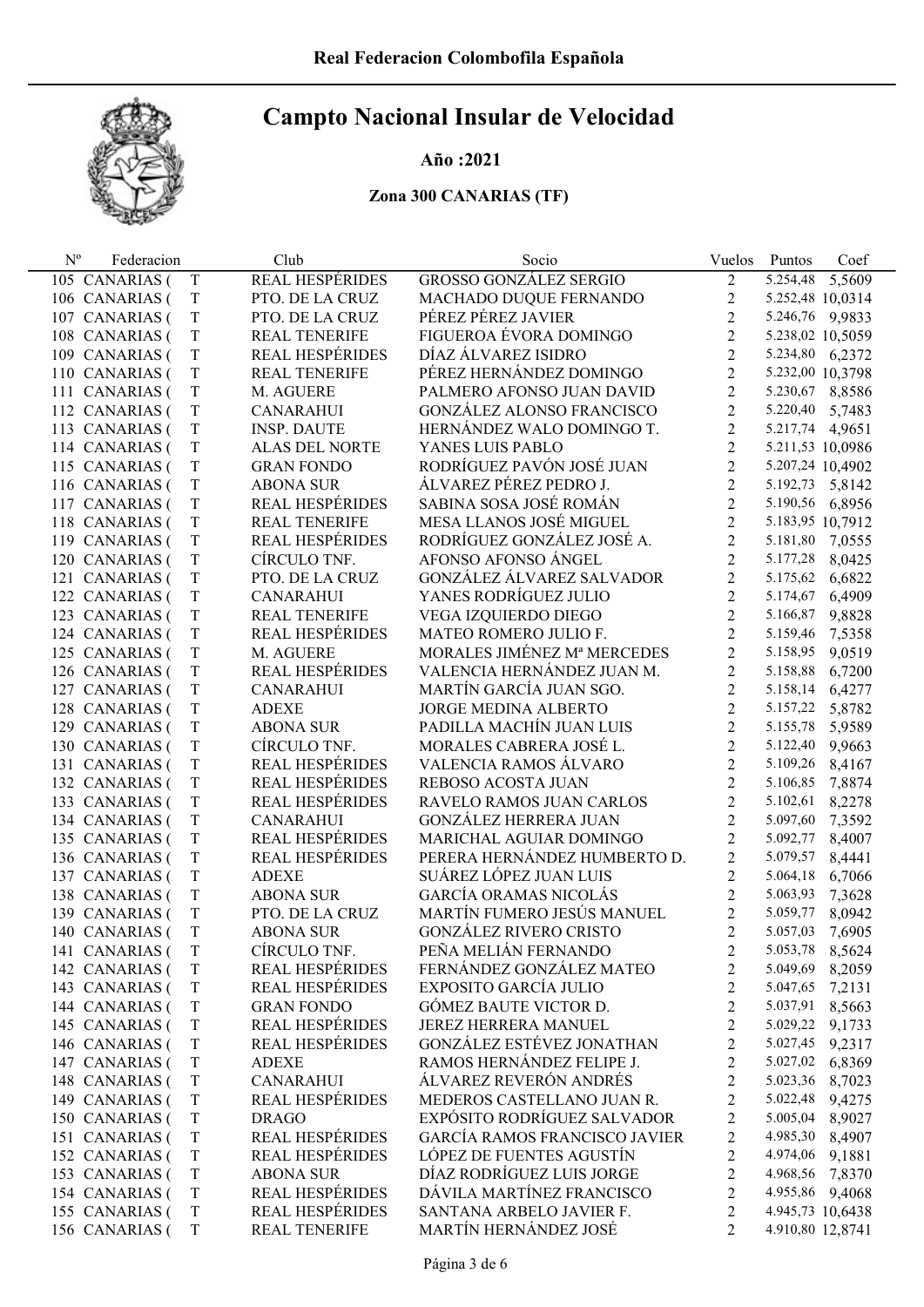### Año :2021

| $N^{\rm o}$ | Federacion     |             | Club                   | Socio                           | Vuelos         | Puntos<br>Coef   |
|-------------|----------------|-------------|------------------------|---------------------------------|----------------|------------------|
|             | 157 CANARIAS ( | T           | <b>CULTURAL CHINE</b>  | MARTÍN GONZÁLEZ PEDRO           | $\overline{2}$ | 4.909,51 10,4788 |
|             | 158 CANARIAS ( | $\mathbf T$ | <b>REAL HESPÉRIDES</b> | EXPÓSITO ROJAS MIGUEL A.        | $\overline{c}$ | 4.886,03 10,3175 |
|             | 159 CANARIAS ( | $\mathbf T$ | <b>DRAGO</b>           | ÁLVARO ALFONSO JOSÉ MARÍA       | $\overline{c}$ | 4.850,47 7,7944  |
|             | 160 CANARIAS ( | $\mathbf T$ | CÍRCULO TNF.           | ESPINOSA GONZÁLEZ LIDIA         | $\overline{c}$ | 4.849,71 12,1390 |
|             | 161 CANARIAS ( | $\mathbf T$ | <b>ADEXE</b>           | <b>CRUZ GARCÍA ANDREY</b>       | $\overline{c}$ | 4.806,13 7,7534  |
|             | 162 CANARIAS ( | $\mathbf T$ | <b>ABONA SUR</b>       | MEDEROS BORGES AIRÁN            | $\overline{c}$ | 4.806,00 8,8891  |
|             | 163 CANARIAS ( | $\mathbf T$ | <b>DRAGO</b>           | CABALLERO GARCÍA ÁNGEL          | $\overline{c}$ | 4.777,21 12,0693 |
|             | 164 CANARIAS ( | $\mathbf T$ | PTO. DE LA CRUZ        | FROST EDWARD ANTHONY            | $\overline{2}$ | 4.764,71 10,4108 |
|             | 165 CANARIAS ( | $\mathbf T$ | <b>REAL HESPÉRIDES</b> | <b>DAMAS DAMAS RICHARD</b>      | $\overline{2}$ | 4.750,86 9,5625  |
|             | 166 CANARIAS ( | $\mathbf T$ | CÍRCULO TNF.           | NAVARRO RODRÍGUEZ IVÁN J.       | $\overline{2}$ | 4.723,37 13,5009 |
|             | 167 CANARIAS ( | $\mathbf T$ | M. AGUERE              | HERNÁNDEZ RODRÍGUEZ JUAN L.     | $\overline{2}$ | 4.711,16 14,1666 |
|             | 168 CANARIAS ( | $\mathbf T$ | <b>REAL TENERIFE</b>   | HERRERA HERNÁNDEZ JUAN C.       | $\overline{2}$ | 4.700,97 10,9900 |
|             | 169 CANARIAS ( | $\mathbf T$ | <b>REAL TENERIFE</b>   | REVERÓN DELGADO ALONSO          | $\overline{2}$ | 4.694,49 13,7996 |
|             | 170 CANARIAS ( | $\mathbf T$ | <b>REAL HESPÉRIDES</b> | <b>EXPÓSITO ROJAS SERGIO</b>    | $\overline{2}$ | 4.694,12 10,2965 |
|             | 171 CANARIAS ( | $\mathbf T$ | REAL TENERIFE          | <b>CLEMENTE PÉREZ MANUEL</b>    | $\overline{2}$ | 4.692,30 14,0253 |
|             | 172 CANARIAS ( | T           | <b>ISLA BAJA</b>       | GONZALEZ RODRÍGUEZ CLAUDIO M.   | $\overline{2}$ | 4.691,54 8,7025  |
|             | 173 CANARIAS ( | $\mathbf T$ | <b>DRAGO</b>           | GONZÁLEZ CÁRDENAS ALEXANDER     | $\overline{2}$ | 4.658,94 10,8196 |
|             | 174 CANARIAS ( | $\mathbf T$ | <b>ABONA SUR</b>       | DELGADO GARCÍA DOMINGO          | $\overline{2}$ | 4.658,53 10,2917 |
|             | 175 CANARIAS ( | $\mathbf T$ | <b>ALAS DEL NORTE</b>  | CABRERA GONZÁLEZ DANIEL         | $\overline{c}$ | 4.655,74 12,1243 |
|             | 176 CANARIAS ( | T           | ALAS DEL NORTE         | HERNÁNDEZ CASTILLA JUAN C.      | $\overline{c}$ | 4.653,40 12,9074 |
|             | 177 CANARIAS ( | $\mathbf T$ | REAL HESPÉRIDES        | <b>DIAZ TEJERA SERGIO DAVID</b> | $\overline{2}$ | 4.648,38 11,0723 |
|             | 178 CANARIAS ( | $\mathbf T$ | <b>GRAN FONDO</b>      | LUGO DÍAZ JUAN DANIEL           | $\overline{2}$ | 4.646,28 12,8733 |
|             | 179 CANARIAS ( | $\mathbf T$ | <b>CANARAHUI</b>       | RAMOS RAMOS MIGUEL              | $\overline{2}$ | 4.644,44 11,1944 |
|             | 180 CANARIAS ( | $\mathbf T$ | VALLE OROTAVA          | PERDOMO HERNÁNDEZ NAUZET        | $\overline{2}$ | 4.618,95 4,3951  |
|             | 181 CANARIAS ( | $\mathbf T$ | <b>ADEXE</b>           | MORA MEDINA JUAN                | $\overline{2}$ | 4.600,75 8,5139  |
|             | 182 CANARIAS ( | $\mathbf T$ | <b>REAL HESPÉRIDES</b> | DIÁZ ÁLVAREZ JUAN MANUEL        | $\overline{2}$ | 4.596,75 11,7758 |
|             | 183 CANARIAS ( | $\mathbf T$ | <b>REAL TENERIFE</b>   | HERNÁNDEZ HERNÁNDEZ JESÚS L.    | $\overline{2}$ | 4.563,61 6,0495  |
|             | 184 CANARIAS ( | $\mathbf T$ | CÍRCULO TNF.           | RAMOS CARTAYA CIRIACO           | $\overline{2}$ | 4.534,91 11,3847 |
|             | 185 CANARIAS ( | $\mathbf T$ | <b>REAL HESPÉRIDES</b> | RODRÍGUEZ DE PAZ FERNANDO       | $\overline{2}$ | 4.532,77 12,2063 |
|             | 186 CANARIAS ( | $\mathbf T$ | VALLE OROTAVA          | TRUJILLO BÁEZ JULIÁN            | $\overline{2}$ | 4.505,60 13,2647 |
|             | 187 CANARIAS ( | T           | ALAS DEL NORTE         | PÉREZ DELGADO ALONSO            | $\overline{c}$ | 4.495,06 11,2705 |
|             | 188 CANARIAS ( | $\mathbf T$ | M. AGUERE              | RODRÍGUEZ MIRABAL JOSÉ M.       | $\overline{2}$ | 4.484,70 4,9727  |
|             | 189 CANARIAS ( | $\mathbf T$ | <b>ISLA BAJA</b>       | HERNÁNDEZ BÁEZ TELESFORO ADÁ    | $\overline{2}$ | 4.482,64 11,3486 |
|             | 190 CANARIAS ( | T           | REAL TENERIFE          | RODRÍGUEZ DELGADO ANTONIO       | $\overline{c}$ | 4.479,51 12,2244 |
|             | 191 CANARIAS ( | T           | REAL HESPÉRIDES        | TÁNDEM PEPITO - HUGO PALMERO    | $\overline{2}$ | 4.474,63 13,5533 |
|             | 192 CANARIAS ( | T           | <b>REAL TENERIFE</b>   | PLASENCIA HORMIGA BESAY         | $\overline{2}$ | 4.463,87 7,0900  |
|             | 193 CANARIAS ( | T           | <b>REAL TENERIFE</b>   | AGUIAR ÁLVAREZ JOSÉ             | 2              | 4.457,23 6,9715  |
|             | 194 CANARIAS ( | T           | PTO. DE LA CRUZ        | ABRANTE MARTÍN MANUEL LUIS      | 2              | 4.450,19 13,0139 |
|             | 195 CANARIAS ( | T           | <b>ISLA BAJA</b>       | HERNÁNDEZ GONZÁLEZ DANIEL FC    | $\overline{c}$ | 4.449,69 4,5419  |
|             | 196 CANARIAS ( | T           | <b>ISLA BAJA</b>       | RAMOS HERNÁNDEZ JONAS R.        | $\overline{c}$ | 4.383,59 9,8279  |
|             | 197 CANARIAS ( | $\mathbf T$ | <b>INSP. DAUTE</b>     | ESTÉVEZ RAMOS JUAN JOSÉ         | $\overline{c}$ | 4.380,98 9,2919  |
|             | 198 CANARIAS ( | T           | <b>REAL HESPÉRIDES</b> | MENDOZA PEÑA JOSÉ JAVIER        | $\overline{c}$ | 4.372,48 10,5261 |
|             | 199 CANARIAS ( | $\mathbf T$ | CÍRCULO TNF.           | <b>GONZALO DUBOY JUAN PEDRO</b> | $\overline{c}$ | 4.367,48 11,3594 |
|             | 200 CANARIAS ( | $\mathbf T$ | PTO. DE LA CRUZ        | CARRILLO DÉVORA ROSA DE LAS     | $\overline{c}$ | 4.344,75 12,9595 |
|             | 201 CANARIAS ( | $\mathbf T$ | <b>REAL HESPÉRIDES</b> | HERNÁNDEZ MÉNDEZ RUBÉN          | $\overline{c}$ | 4.291,16 14,6751 |
|             | 202 CANARIAS ( | T           | <b>DRAGO</b>           | TOLEDO RIZO ADONAY              | $\overline{c}$ | 4.291,08 12,3564 |
|             | 203 CANARIAS ( | $\mathbf T$ | <b>ALAS DEL NORTE</b>  | CARBALLO DE ARA JUAN PEDRO      | $\overline{c}$ | 4.285,73 14,0086 |
|             | 204 CANARIAS ( | $\mathbf T$ | PTO. DE LA CRUZ        | CALZADILLA LORENZO JULIO        | $\overline{c}$ | 4.259,95 7,7250  |
|             | 205 CANARIAS ( | $\mathbf T$ | <b>ABONA SUR</b>       | MARTÍN RODRÍGUEZ JORGE          | $\overline{c}$ | 4.242,17 12,4667 |
|             | 206 CANARIAS ( | T           | REAL HESPÉRIDES        | RODRÍGUEZ RODRÍGUEZ RAMÓN       | $\overline{c}$ | 4.234,59 7,7968  |
|             | 207 CANARIAS ( | $\mathbf T$ | <b>CANARAHUI</b>       | <b>GONZÁLEZ REMÓN ISIDRO</b>    | $\overline{c}$ | 4.224,93 6,5968  |
|             | 208 CANARIAS ( | $\mathbf T$ | <b>DRAGO</b>           | TÁNDEM BARRETO - CARLOS         | $\overline{2}$ | 4.200,81 11,3483 |
|             |                |             |                        |                                 |                |                  |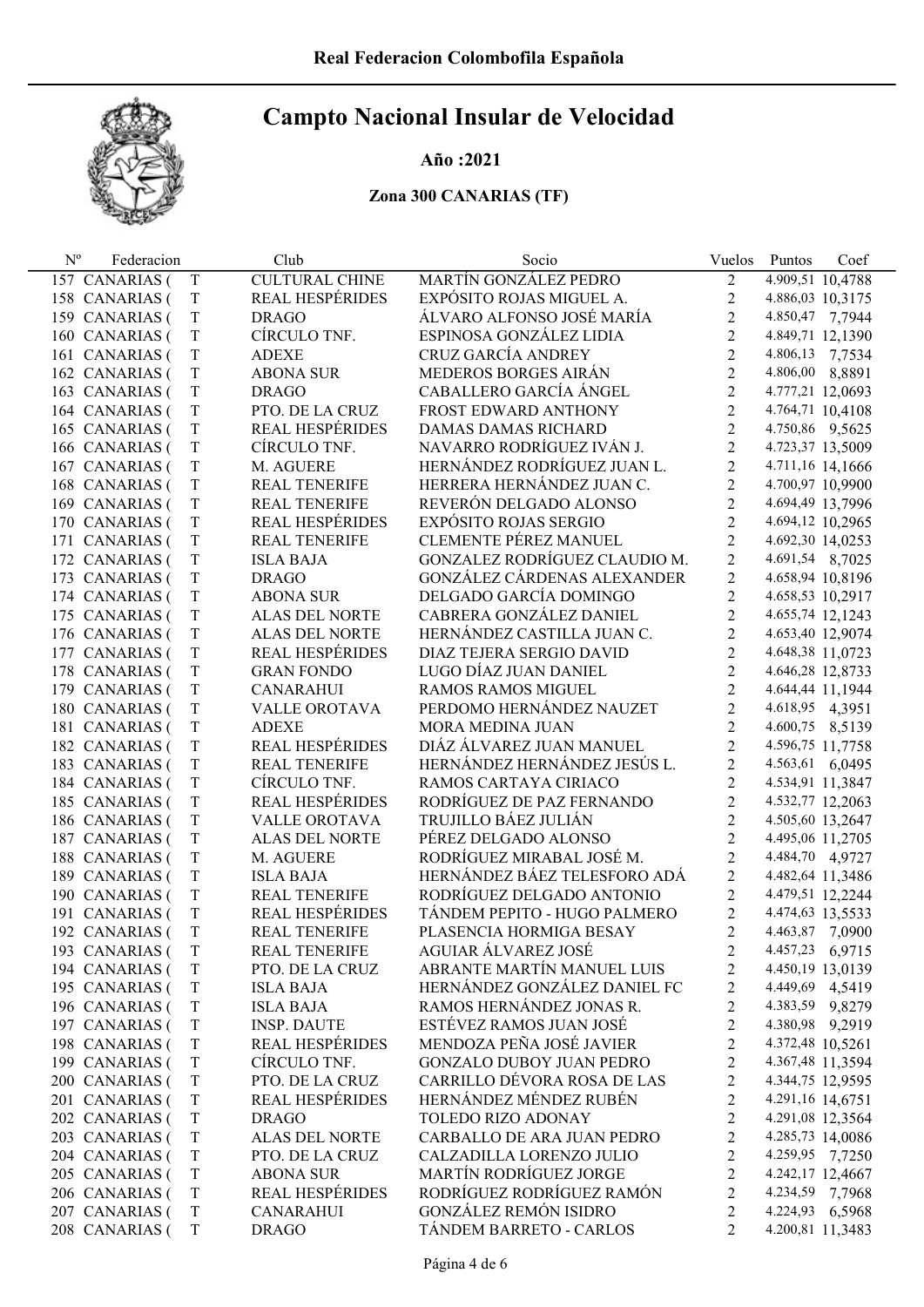## Año :2021

| $\mathrm{N}^{\mathrm{o}}$ | Federacion     |             | Club                   | Socio                          | Vuelos                  | Puntos<br>Coef     |
|---------------------------|----------------|-------------|------------------------|--------------------------------|-------------------------|--------------------|
|                           | 209 CANARIAS ( | T           | <b>REAL TENERIFE</b>   | <b>BALAZS ANDRA'S</b>          | 2                       | 4.187,72 13,3373   |
|                           | 210 CANARIAS ( | T           | <b>ADEXE</b>           | RODRÍGUEZ HERRERA GUSTAVO      | $\overline{c}$          | 4.149,02 5,4880    |
|                           | 211 CANARIAS ( | T           | <b>INSP. DAUTE</b>     | PÉREZ FORTE JUAN MANUEL        | $\overline{c}$          | 4.130,53 12,6017   |
|                           | 212 CANARIAS ( | T           | <b>ADEXE</b>           | ROBAINA CASTELLANOS YOSLEN     | $\overline{2}$          | 4.128,55 11,9450   |
|                           | 213 CANARIAS ( | T           | <b>DRAGO</b>           | RODRÍGUEZ ROSQUETE GABRIEL     | $\overline{2}$          | 4.125,19 9,1478    |
|                           | 214 CANARIAS ( | T           | ALAS DEL NORTE         | ABRANTE GÓMEZ MIGUEL L.        | $\overline{2}$          | 4.119,63 10,4003   |
|                           | 215 CANARIAS ( | T           | <b>ADEXE</b>           | MARTÍN TABARES LEOPOLDO        | $\overline{2}$          | 4.049,65 11,5451   |
|                           | 216 CANARIAS ( | $\mathbf T$ | <b>VALLE OROTAVA</b>   | PERDOMO GUTIÉRREZ JOSÉ FCO.    | $\overline{2}$          | 4.045,43 15,4229   |
|                           | 217 CANARIAS ( | T           | REAL HESPÉRIDES        | <b>MARTÍN BRITO ADOLFO</b>     | $\overline{2}$          | 4.044,81 8,3513    |
|                           | 218 CANARIAS ( | T           | M. AGUERE              | BRITO SÁNCHEZ ELIÁN            | $\overline{2}$          | 4.037,49 10,0254   |
|                           | 219 CANARIAS ( | T           | <b>ISLA BAJA</b>       | DÍAZ LINARES DOMINGO           | $\overline{2}$          | 4.020,48 8,8224    |
|                           | 220 CANARIAS ( | T           | <b>DRAGO</b>           | MARTÍN AFONSO JOSÉ MANUEL      | $\overline{2}$          | 3.998,44 12,2902   |
|                           | 221 CANARIAS ( | T           | <b>ABONA SUR</b>       | DÍAZ MEDINA ROMÁN DOMINGO      | $\overline{2}$          | 3.966,79 7,3379    |
|                           | 222 CANARIAS ( | T           | <b>REAL TENERIFE</b>   | ABAD ABAD MIGUEL ANGEL         | $\overline{2}$          | 3.906,72 10,7537   |
|                           | 223 CANARIAS ( | T           | <b>ISLA BAJA</b>       | LORENZO GARCÍA RAÚL            | $\overline{2}$          | 3.868,47 7,5044    |
|                           | 224 CANARIAS ( | T           | <b>ISLA BAJA</b>       | MARTÍN ACEVEDO FCO. ENRIQUE    | $\overline{2}$          | 3.780,14 6,9814    |
|                           | 225 CANARIAS ( | T           | CÍRCULO TNF.           | GARCÍA CARVAJAL FRANCISCO      | $\overline{2}$          | 3.753,73 12,2216   |
|                           | 226 CANARIAS ( | T           | <b>ADEXE</b>           | PADRÓN FERRER RAMÓN            | $\overline{2}$          | 3.718,39 7,9974    |
|                           | 227 CANARIAS ( | T           | <b>ADEXE</b>           | ALONSO LUNA LESTER EDUARDO     | $\overline{2}$          | 3.686,90 10,5594   |
|                           | 228 CANARIAS ( | T           | <b>DRAGO</b>           | DÍAZ GONZÁLEZ JOSÉ A.          | $\overline{2}$          | 3.665,25 3,6209    |
|                           | 229 CANARIAS ( | T           | <b>ABONA SUR</b>       | PAZ OVAL JOSÉ LUIS             | $\overline{2}$          | 3.643,20 10,5670   |
|                           | 230 CANARIAS ( | T           | <b>GRAN FONDO</b>      | DUQUE FARIÑA MANUEL CELSO      | $\overline{2}$          | 3.578,10 6,4459    |
|                           | 231 CANARIAS ( | T           | <b>ADEXE</b>           | LEDESMA BACALLADO LUCIA N.     | $\overline{2}$          | 3.546,75<br>2,5505 |
|                           | 232 CANARIAS ( | T           | <b>CANARAHUI</b>       | PLASENCIA HERRERA EDUARDO      | $\overline{2}$          | 3.509,04 3,5042    |
|                           | 233 CANARIAS ( | T           | VALLE OROTAVA          | REYES DÍAZ FELIPE              | $\overline{2}$          | 3.497,47 4,4503    |
|                           | 234 CANARIAS ( | T           | <b>REAL TENERIFE</b>   | <b>TABARES RODRÍGUEZ DIEGO</b> | $\overline{2}$          | 3.451,16<br>6,4428 |
|                           | 235 CANARIAS ( | T           | PTO. DE LA CRUZ        | MARTÍN GARCÍA ROBERTO          | $\overline{2}$          | 3.436,43<br>4,8451 |
|                           | 236 CANARIAS ( | T           | <b>REAL HESPÉRIDES</b> | EXPÓSITO ROJAS ANTONIO         | $\overline{2}$          | 3.431,94<br>6,0072 |
|                           | 237 CANARIAS ( | T           | CÍRCULO TNF.           | PADILLA DELGADO NAYRA          | $\overline{2}$          | 3.410,95<br>7,6645 |
|                           | 238 CANARIAS ( | T           | M. AGUERE              | DÍAZ GARCÍA VALENTÍN           | $\overline{2}$          | 3.327,92 7,2043    |
|                           | 239 CANARIAS ( | T           | CÍRCULO TNF.           | GONZÁLEZ RODRÍGUEZ ENRIQUE     | $\overline{2}$          | 3.321,78<br>7,4811 |
|                           | 240 CANARIAS ( | T           | <b>DRAGO</b>           | <b>GARCÍA BENÍTEZ MANUEL</b>   | $\overline{2}$          | 3.120,81<br>4,7315 |
|                           | 241 CANARIAS ( | T           | <b>ADEXE</b>           | SUÁREZ GONZÁLEZ ANTONIO        | $\overline{2}$          | 3.093,28 10,4458   |
|                           | 242 CANARIAS ( | T           | <b>REAL TENERIFE</b>   | RAMOS CARTAYA JULIO            | $\overline{2}$          | 3.081,55 9,0134    |
|                           | 243 CANARIAS ( | T           | <b>INSP. DAUTE</b>     | PERERA CASAÑAS JUAN I.         | $\overline{2}$          | 2.994,33 9,9805    |
|                           | 244 CANARIAS ( | T           | REAL HESPÉRIDES        | RODRÍGUEZ MARTÍN DOMINGO       | $\overline{2}$          | 2.955,14 12,1795   |
|                           | 245 CANARIAS ( | T           | <b>REAL HESPÉRIDES</b> | CASTILLO DE LA ROSA JUAN J.    | 2                       | 2.818,64 9,5200    |
|                           | 246 CANARIAS ( | T           | REAL HESPÉRIDES        | <b>GIL GARCÍA MANUEL</b>       | 2                       | 2.753,63 10,0204   |
|                           | 247 CANARIAS ( | T           | <b>ADEXE</b>           | HERNÁNDEZ SANABRIA JUAN JOSÉ   | $\overline{\mathbf{c}}$ | 2.580,71 2,7772    |
|                           | 248 CANARIAS ( | T           | <b>REAL TENERIFE</b>   | SOSA FUENTES FERNANDO          | $\overline{c}$          | 2.543,93 5,1874    |
|                           | 249 CANARIAS ( | T           | <b>ADEXE</b>           | <b>GUERRA DE DIOS ANTONIO</b>  | $\overline{c}$          | 2.002,90 9,8462    |
|                           | 250 CANARIAS ( | T           | <b>INSP. DAUTE</b>     | DEL ROSARIO DÍAZ ANDRÉS        | $\overline{c}$          | 1.864,42<br>1,2467 |
|                           | 251 CANARIAS ( | T           | <b>GRAN FONDO</b>      | TOLEDO BAUTE MANUEL            | 1                       | 2.879,66<br>2,1409 |
|                           | 252 CANARIAS ( | T           | <b>GRAN FONDO</b>      | MONTIEL TORRES DIEGO           | 1                       | 2.827,89<br>2,8747 |
|                           | 253 CANARIAS ( | T           | CÍRCULO TNF.           | GARCÍA CANO JESÚS D.           | 1                       | 2.825,30<br>1,3264 |
|                           | 254 CANARIAS ( | T           | <b>GRAN FONDO</b>      | FEBLES MARTÍN JOSÉ RAMÓN       | 1                       | 2.793,34<br>2,7230 |
|                           | 255 CANARIAS ( | T           | <b>GRAN FONDO</b>      | HERNÁNDEZ TOMÉ DOMINGO J.      | 1                       | 2.749,90<br>4,0386 |
|                           | 256 CANARIAS ( | T           | CÍRCULO TNF.           | HERNÁNDEZ MORA DOMINGO         | 1                       | 2.748,08<br>2,7272 |
|                           | 257 CANARIAS ( | T           | <b>REAL TENERIFE</b>   | SIVERIO PÉREZ JOSÉ JORGE       | 1                       | 2.721,81<br>4,5345 |
|                           | 258 CANARIAS ( | T           | CÍRCULO TNF.           | GONZÁLEZ VARGAS MARIO FCO.     | 1                       | 2.686,60<br>3,5096 |
|                           | 259 CANARIAS ( | T           | <b>VALLE OROTAVA</b>   | MARTÍN MORALES MATÍAS DAVID    | 1                       | 2.646,00<br>3,8000 |
|                           | 260 CANARIAS ( | T           | PTO. DE LA CRUZ        | CARBALLO GARCÍA CLAUDIO        | 1                       | 2.643,57<br>4,9624 |